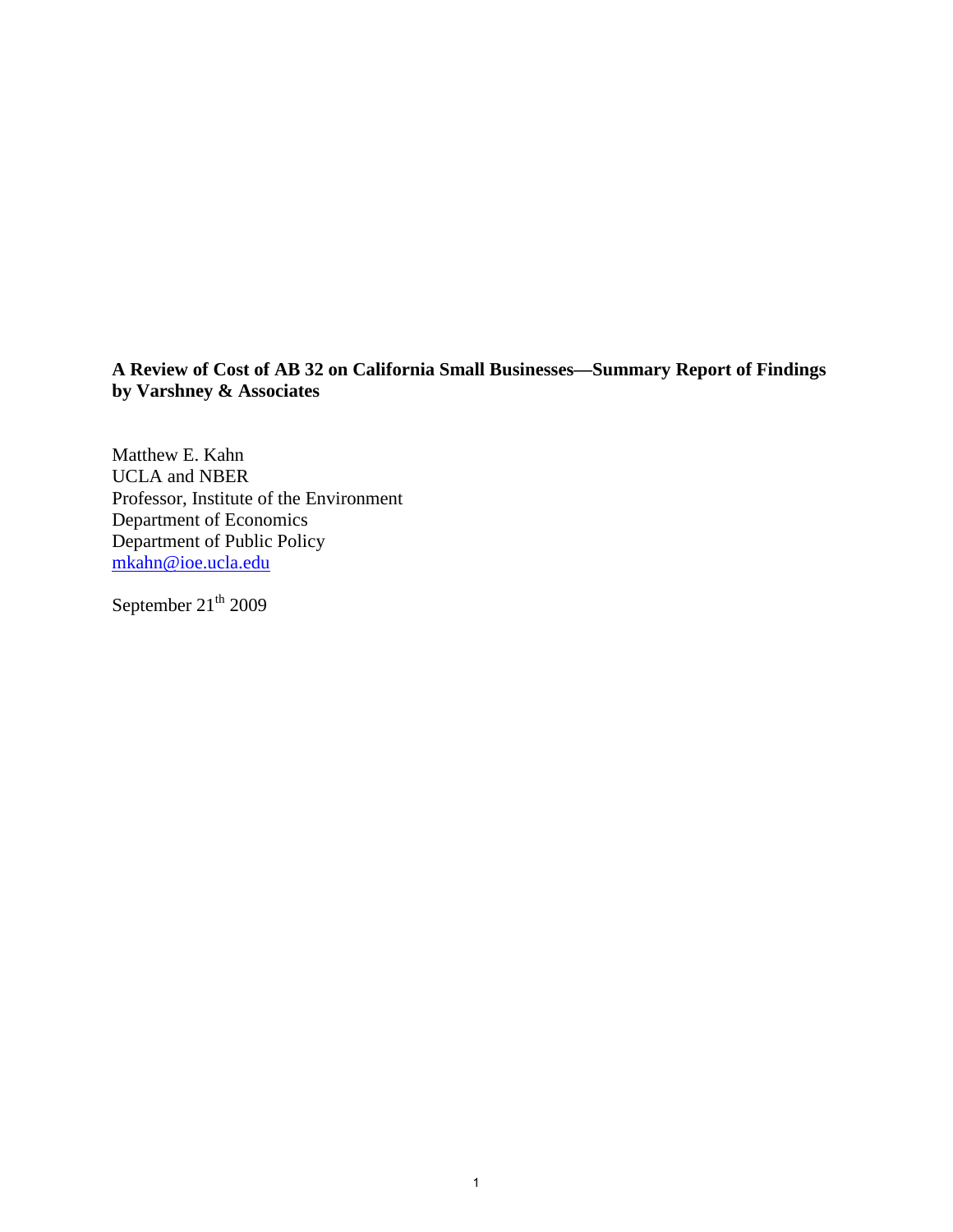# **Introduction**

 In June 2009, Sanjay B. Varshney and Dennis H. Tootelian released a report investigating the costs of AB 32. This consulting project was commissioned by the California Small Business Roundtable in March 2009. To quote these authors, "The purpose of this study is to identify and establish the various impacts and cost of the AB 32 burden on small business in California and to assess the extent to which this disadvantages small business." This report's "bottom line" is that AB 32 imposes extremely high average costs on Californians. The authors estimate an annual cost per Californian household of \$3,857.

 This is an enormous number that merits attention and scrutiny. Based on year 2000 Census of Population and Housing Data, average household income in California was approximately \$64,720. Assuming a 33% marginal tax rate, the Varshney and Tootelian estimate (hereafter the VT Study) implies that the average California household will be spending 9% of its after tax annual income on AB 32 related regulatory costs. In this review, I will demonstrate that these consultants' cost estimates are fatally flawed and vastly over-state the expected costs of compliance with AB 32.

### **An Examination of the Varshney and Tootelian's Cost Estimate of \$3,857**

 As stated on page 32 of their report, the \$3,857 can be decomposed into five pieces. First is an extra \$2,048 for housing, second is \$756 for transportation, third is \$35 for natural gas, fourth is \$124 for electricity and fifth is \$895 for food. In my review, I will focus on the housing, transportation and food components.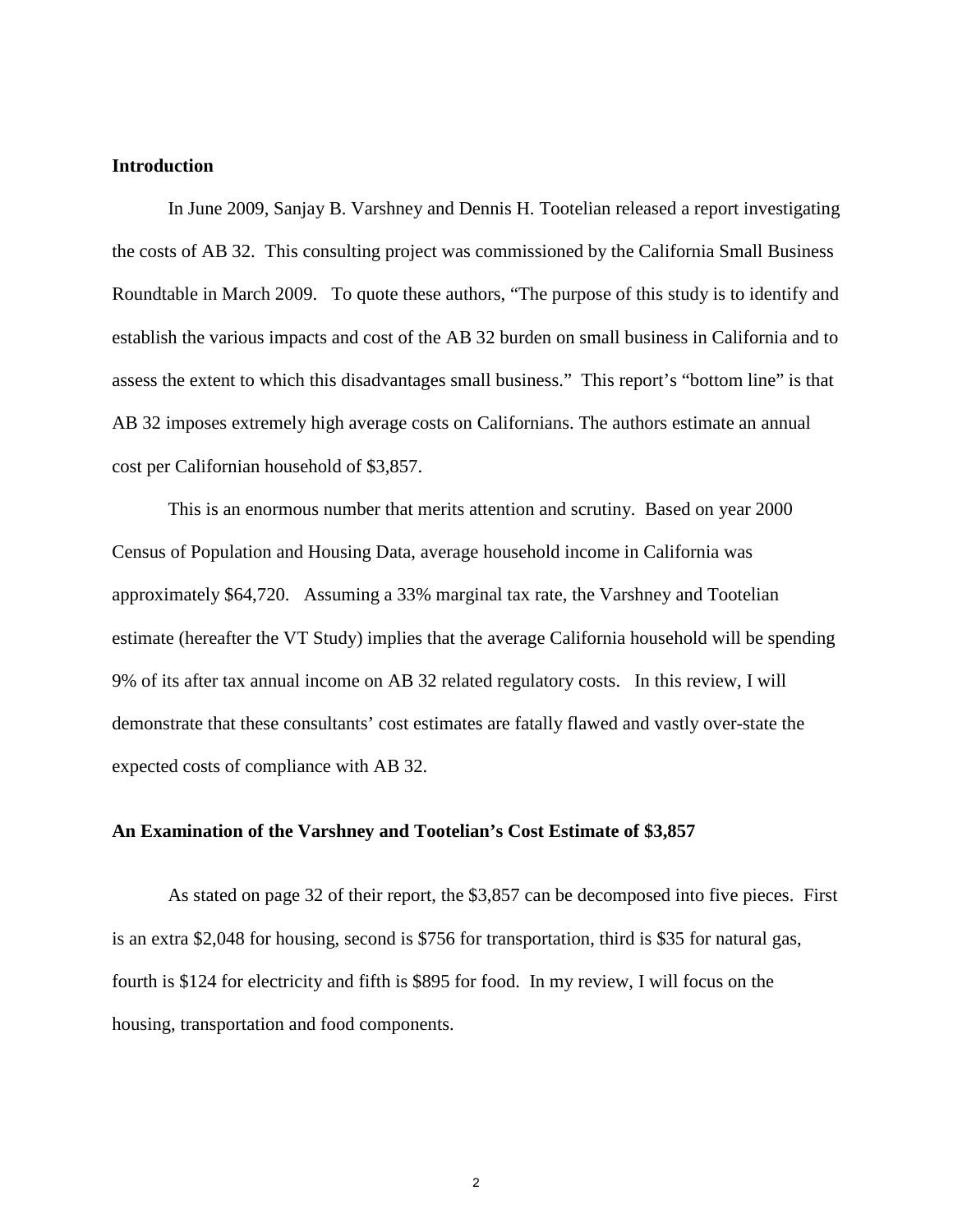## *Could AB 32 Cause a \$2,048 Annual Increase in Household Housing Expenditure?*

Here is the consultants' statement for how they generated their housing cost component number.

 "Housing costs: This includes the increased costs of new housing and possible retrofitting of existing homes in an attempt to adjust to higher costs of utilities (see below). It has been estimated by the AB 32 Implementation Group that AB 32 would add approximately \$50,000 to the cost of a new home. Because the median new home price in 2008 was \$335,990, this represents an increase of 14.9% in the cost of housing. Applying this percentage to what consumers spend for their dwellings excluding mortgage/rent results in a cost increase of \$2,048." (Page 32 of the Report)

### **Analysis of this claim**:

 AB 32 will induce energy efficiency investments for new housing. This will increase the fixed cost of building a home but the new home will now be more energy efficient than in the absence of AB 32 and thus may require a smaller annual subsequent electricity and energy expenditure. The consultants appear to ignore this second point. The consultants have also ignored the point that the housing stock is durable and that only a small fraction of the stock is built each year. As I understand the regulation, only new housing will be subject to the AB32 regulatory codes. This means that only a small share of the aggregate housing stock will be subject to this regulation over the first ten years of its implementation.

 The authors estimate that AB 32 will add \$50,000 to the cost of constructing a new home (page 32). This number comes from a National Renewable Energy Laboratory study estimating the incremental cost of constructing a Zero Net Energy home and includes figures such as \$31,500 for a solar PV system, and over \$10,000 for new heating and cooling appliances. The Scoping Plan sets an energy efficiency goal but does not require any specific investment in energy efficiency for new construction or existing homes. Therefore, it is difficult to understand how the authors conclude that each home would be required to make such a substantial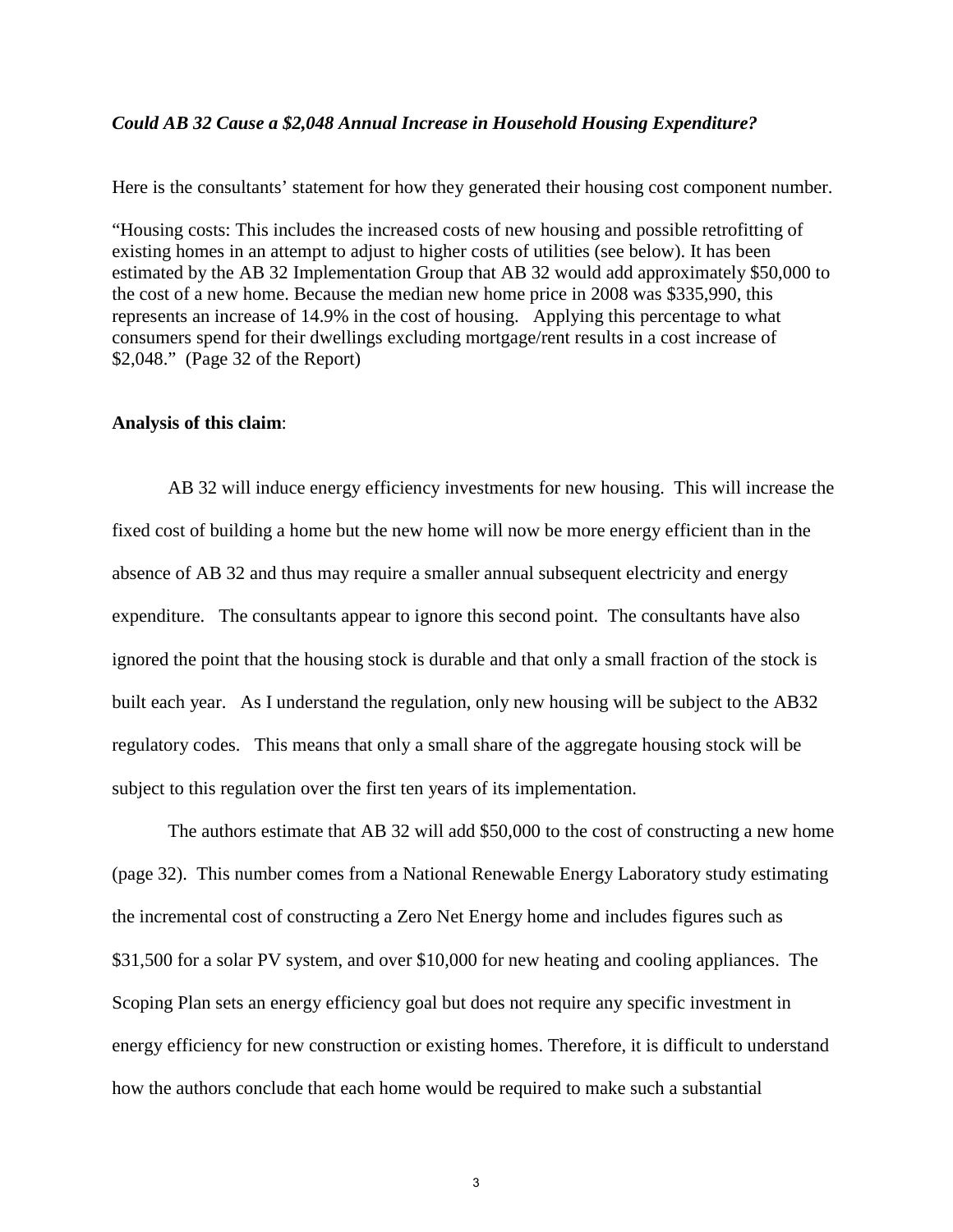investment. Further, the authors fail to include any costs savings associated with the switch to Zero Net Energy and instead assume that energy costs would increase by \$159 instead of decreasing by \$1,565 (the authors estimated annual household energy expenditure).

 Suppose that the average household who lives in a newly constructed home in California has an annual electricity bill of \$900 a year in the absence of AB 32. If AB 32's mandates reduce electricity consumption by 50% then this household's electricity bill will be \$450 a year lower. This reduction in household electricity expenditure caused by AB 32 should be counted by the VT study as a "negative cost".

 The Varshney Report does not include ANY of the potential savings from implementing AB 32. By contrast independent estimates by consulting firm McKenzie & Co. and Stanford Professor James Sweeney both include significant savings from investment in energy efficiency. The authors claim such savings are "too speculative to consider" (page 31) despite the fact all electric utilities have programs to implement cost saving energy efficiency.

 If energy prices increase over time, then the energy efficiencies required by AB 32 would impose even lower costs on California households. Why? If energy prices increase, more energy inefficient homes will face even higher electricity bills (perhaps \$1,200 a year rather than the \$900 a year assumed above). In this case, increased energy efficiency translates into an even smaller total electricity bill.

### *Could AB 32 Cause a \$756 Increase in Annual Transportation Costs?*

Here is a direct quote from the VT study.

 "Transportation costs: Higher costs of fuel are likely to occur because consumers will have to purchase new cars, which provide better gas mileage, have their cars retrofitted to obtain better gas mileage, or simply pay the higher costs of gasoline/diesel. In its Scoping Plan, ARB indicated that the savings in fuel costs for new car buyers is \$30 per month. Since the average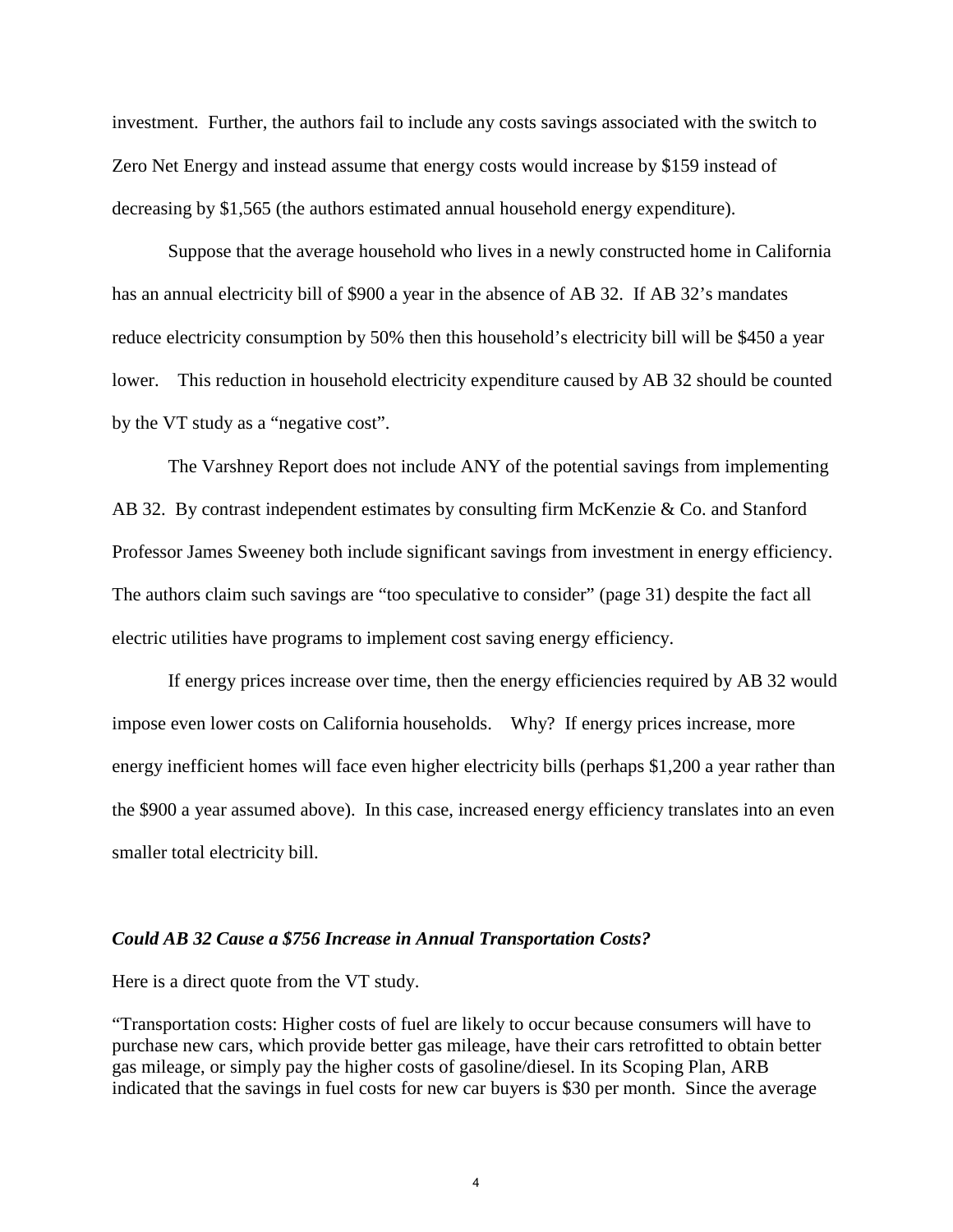household has 2.1 vehicles, this cost for those who cannot afford to, or will not, purchase new vehicles is \$756. It will, of course, be even higher for those that purchase new cars and the savings over time are still uncertain." (Direct Quote from page 32).

#### **Analysis:**

 VT's stated goal is to calculate the cost to California small businesses of AB 32. In this subsection, they incorrectly focus on the subset of vehicle owners "who cannot afford to, or will not, purchase new vehicles". This makes no sense. The subset of owners that VT focus on are a small unrepresentative set of California's vehicle owners. In measuring the impact of AB32 on household transportation expenditure, the key factor is vehicle owner behavior. Each vehicle owner knows that vehicles are durable, and do not last forever. At some point, a vehicle owner will need to replace his/her current vehicle.

 AB 32 will increase the fuel economy of the new vehicle fleet. Assuming that households do not increase their miles driven when they drive a more fuel efficient vehicle, then regulated increases in new vehicle fleet economy reduce household gasoline consumption. If a household's gasoline consumption declines over time by a larger percentage than the price of gasoline increases over time, then household expenditure on gasoline can decline because of AB 32.

 To appreciate this point, consider the following explicit real world example. I make several assumptions. It is straightforward arithmetic to alter these assumptions below. Assume that the Scoping Plan's assumptions are correct that required increases in fuel economy for new vehicles will save new car buyers \$360 per year in lower gasoline expenditure. Also assume that because of AB 32 regulation that car owners who do choose to keep their "old" cars now face a 10% higher gasoline price per gallon. Assume that the price of gasoline is \$3 per gallon in the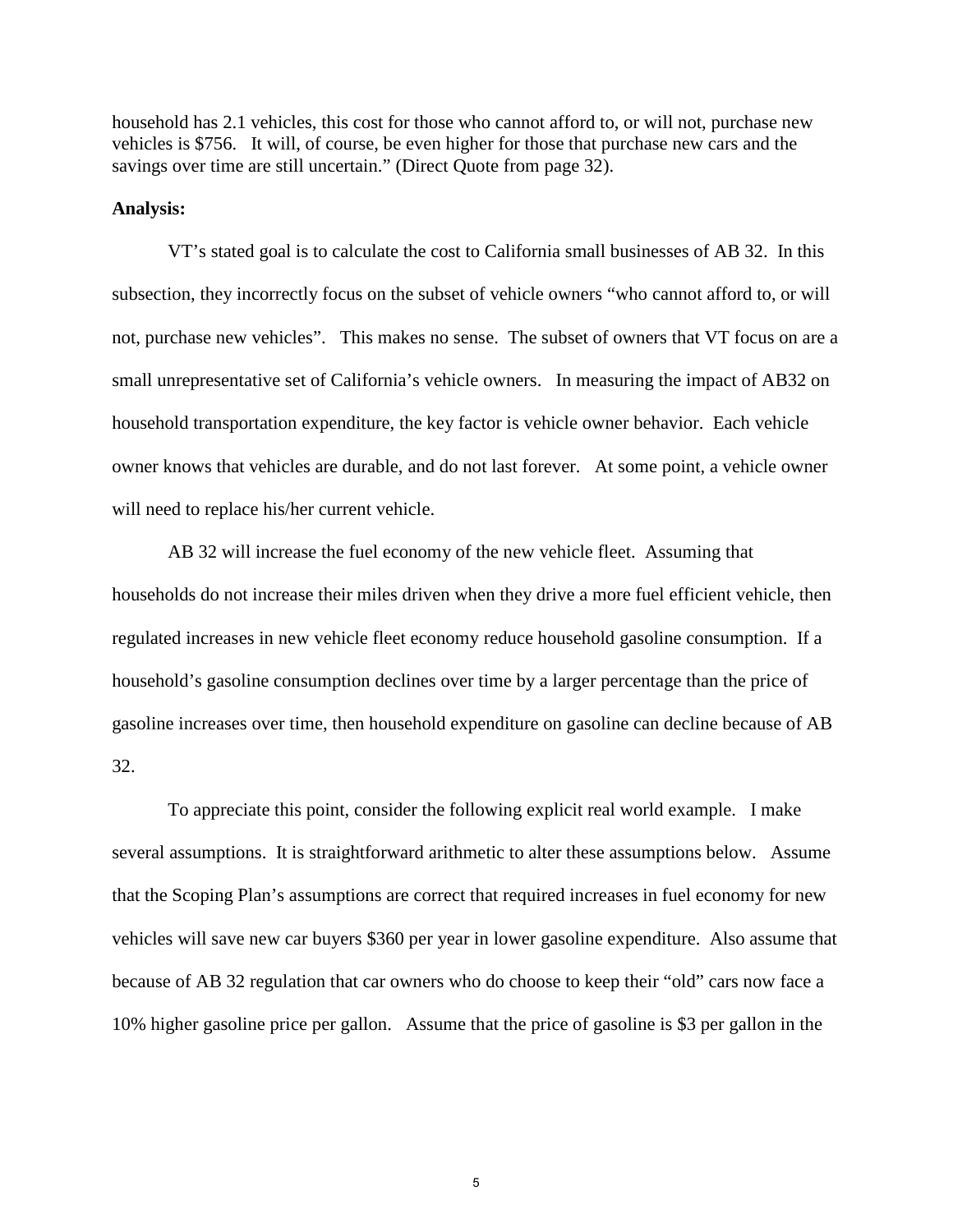absence of AB 32 regulation and that AB 32's carbon pricing raises the price of gasoline by 30 cents to  $$3.30$ <sup>1</sup>

 Finally, I assume that the average vehicle is driven for twenty years before it is recycled for scrap metals. Under these assumptions, 5% of the fleet is scrapped each year. I follow VT and assume that each household owns 2.1 vehicles. I assume that each vehicle is driven 12,000 miles per year and that the average fleet fuel economy for used vehicles is 25 MPG and the average fleet fuel economy for new vehicles under AB 32 is 40 MPG.

 Under these assumptions, how is the average household's expenditure on transportation affected by AB 32? In year 1 after AB 32 is implemented, 5% of the households buy a new vehicle and 95% continue to drive their original vehicle. Total household gasoline expenditure in year 2 equals:

**Equation 1:**  $2.1*(.95*(12000/25)*3.30 + .05*(12000/40)*3.30) = $3,264$  $2.1*(.95*(12000/25)*3.30 + .05*(12000/40)*3.30) = $3,264$ 

 In year 2 after AB 32 is implemented, 10% of the households now own a new vehicle and 90% continue to driver their original vehicle. Total household gasoline expenditure in year 1 equals

**Equation 2:**  $2.1*(.90*(12000/25)*3.30 + .10*(12000/40)*3.30) = $3,201$  $2.1*(.90*(12000/25)*3.30 + .10*(12000/40)*3.30) = $3,201$ 

l

<sup>&</sup>lt;sup>1</sup> Leading economists such as Nicholas Stern have argued that the social marginal damage caused by a ton of carbon dioxide is roughly \$35. In this case, an extra gallon of gasoline consumed creates a social cost of roughly 30 cents. Here I assume that AB 32's Cap and Trade policies cause gas prices to rise by this amount.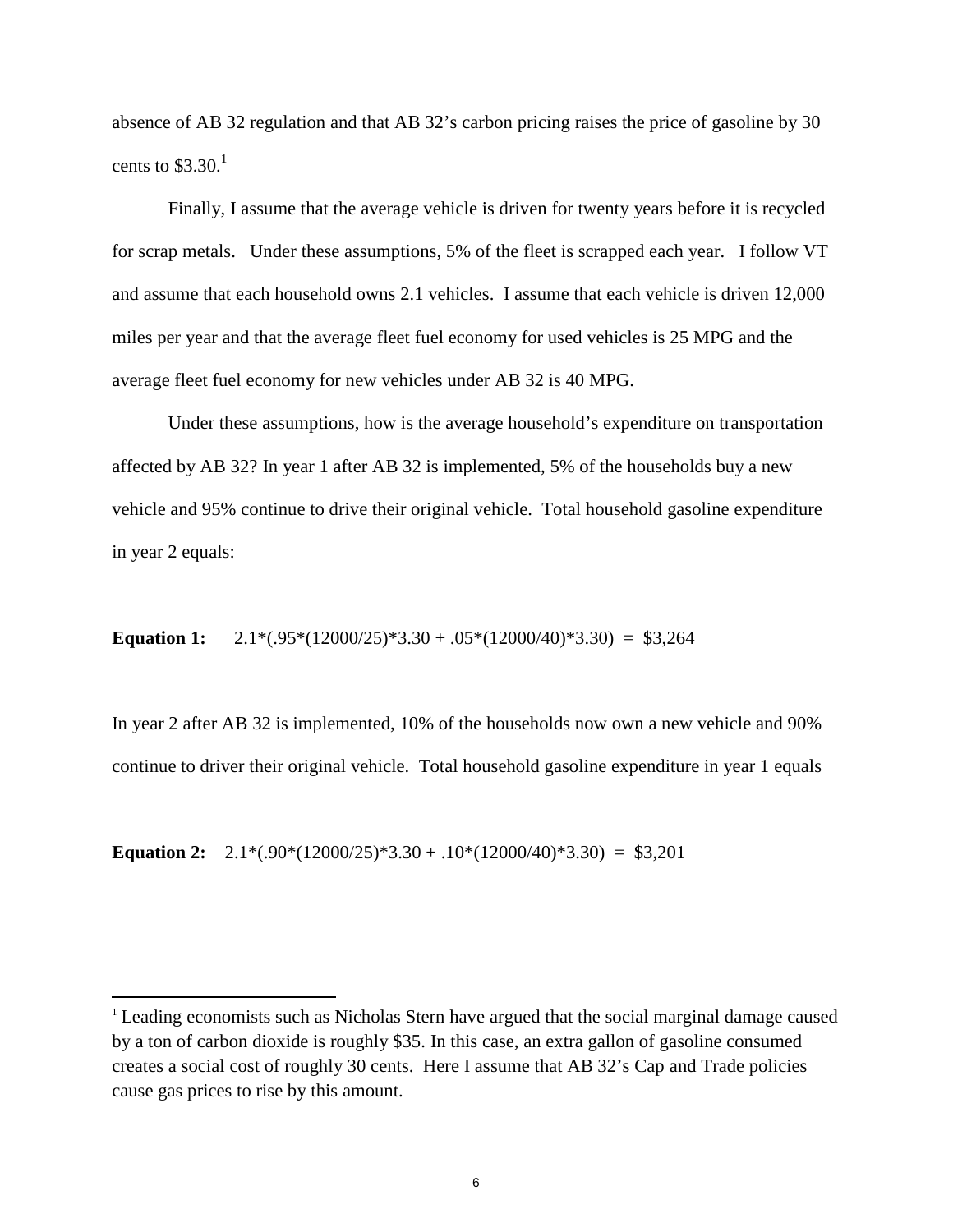Over time as the fuel inefficient vehicles exit the fleet, note that this expenditure is declining! Ten years after AB 32 is implemented the annual average household expenditure (under the assumptions listed above would equal:  $2.1*(.50*(12000/25)*3.30 +$  $.50*(12000/40)*3.30 = $2,702.$ 

What is the right "No AB 32" baseline for comparing these expenditures to? In the absence of AB 32, the average California household would have spent 2.1\*(12000/25)\*3) which equals \$3024 per year on gasoline. The average household would have continued to drive a vehicle that achieves 25 MPG and the price of gasoline would have been \$3 per gallon.

 Comparing the annual flow of \$3,024 on gasoline expenditure in the absence of AB 32 with the linear trend presented in Equations 1 and 2 above it is clear that over a ten year basis the cumulative household expenditure in both cases is roughly equal! Thus, I reject VT's claim that the annual increase in expenditure is \$756. Instead, the right number to use is \$0!

 In fairness to VT, they do correctly note that households who choose to continue to drive fuel inefficient vehicles will face higher annual gasoline bills if AB 32's cap and trade regulations do lead to higher gasoline prices. Under the assumptions listed above, such a household would now face a higher annual bill of  $2.1*(12000/25)*.30 = $302$  $2.1*(12000/25)*.30 = $302$ . If gas prices do not rise in the face of AB 32, then owners of fuel inefficient vehicles would experience no change in their gasoline expenditures.

 As demonstrated in the Summer of 2009 by the popularity of the national "Cash for Clunkers" program, owners of energy inefficient products will be likely to be offered explicit incentives to receive cash to scrap their current products.

### *Could AB 32 Cause a \$895 Increase in Annual Food Costs?*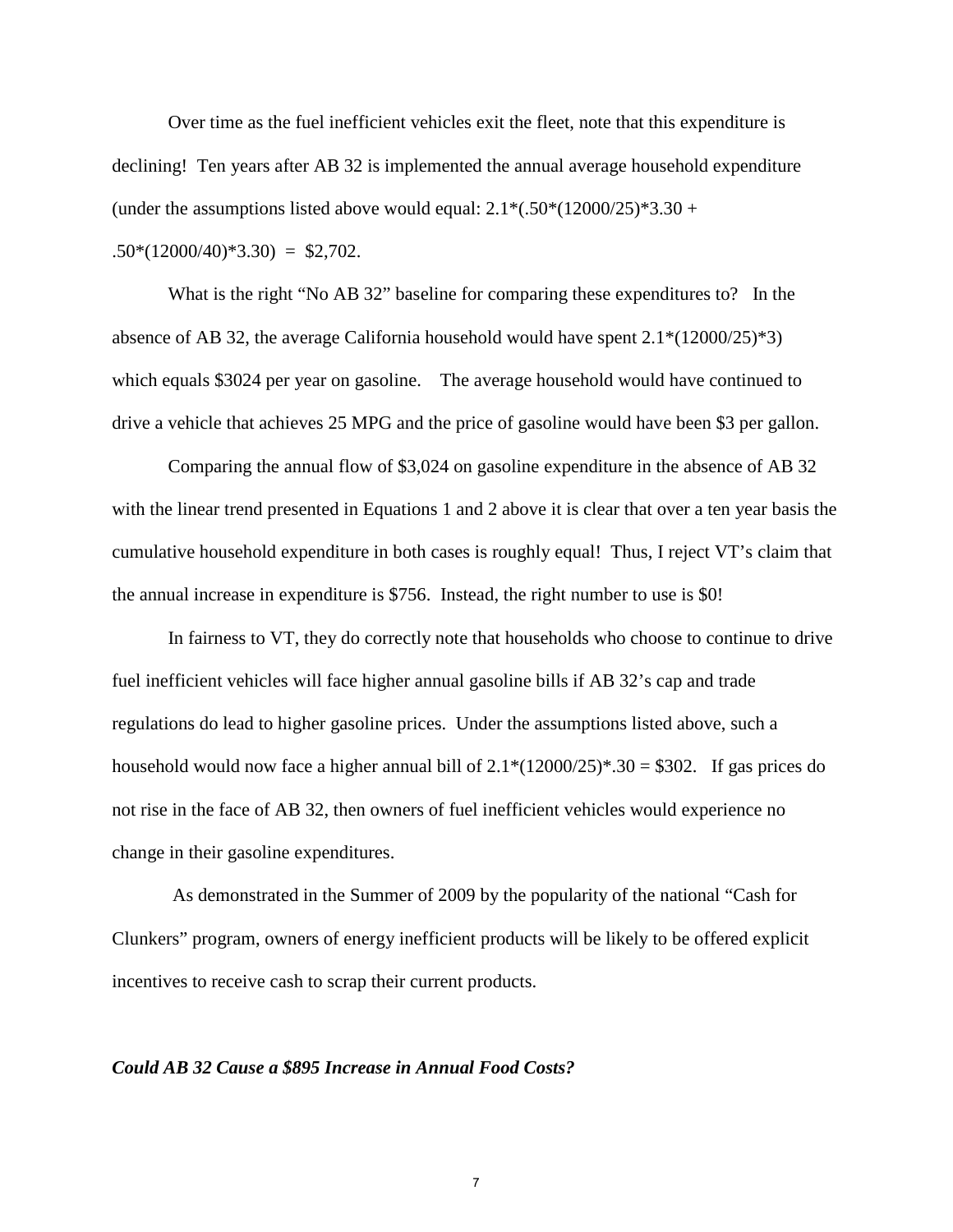Here is a direct quote from the VT study. "Food costs: Higher costs of transportation, utilities, etc. undoubtedly will increase the costs of food products, whether it is for in-home use or dining outside the home. Given that the cost of food is highly dependent on transportation, utilities, etc., it was assumed that the rise would be approximately half of the increased costs of gasoline and automobile maintenance (i.e., 11.71% of the current costs). It is highly likely that other costs will increase as well." (page 33)

 **Analysis:** Households spend about 10% of their disposable income on food see [http://www.ers.usda.gov/Publications/SB965/sb965e.pdf.](http://www.ers.usda.gov/Publications/SB965/sb965e.pdf) Year 2000 Census data indicates that the average California household's income is \$64,720. Assuming that this household pays 33% of this income in taxes, then its annual expenditure on food equals \$4,271. For VT's estimate to be correct, AB 32 would have to increase this average household's annual food cost by 21%. This strikes me to be an enormous number.

 supermarkets will try to pass on higher costs of air conditioning and trucking to final consumers. But, in the medium term such profit maximizing firms will respond to AB 32 by shifting the types of trucks they rely on for shipping (see my discussion of the vehicle fleet above) and they will invest in more energy efficient durables that economize on their electricity consumption. The net effect of this "greener" investment profile is that in the medium term and long term California food consumers will not face significantly higher food prices because of AB 32. I would be shocked if the medium term price increase is greater than 5%. VT are implicitly assuming that California's food sellers are locked into "old ways" of distributing food and selling food and will not re-optimize and change their behavior in the new carbon regulated economy. Yet this logic defies 200 years of economic analysis dating back to Adam Smith. We know that everyone in a market economy responds to market incentives but VT ignore this point. This is why they generate such a large cost number. VT are correct in stating that in the very short run that for profit food sellers such as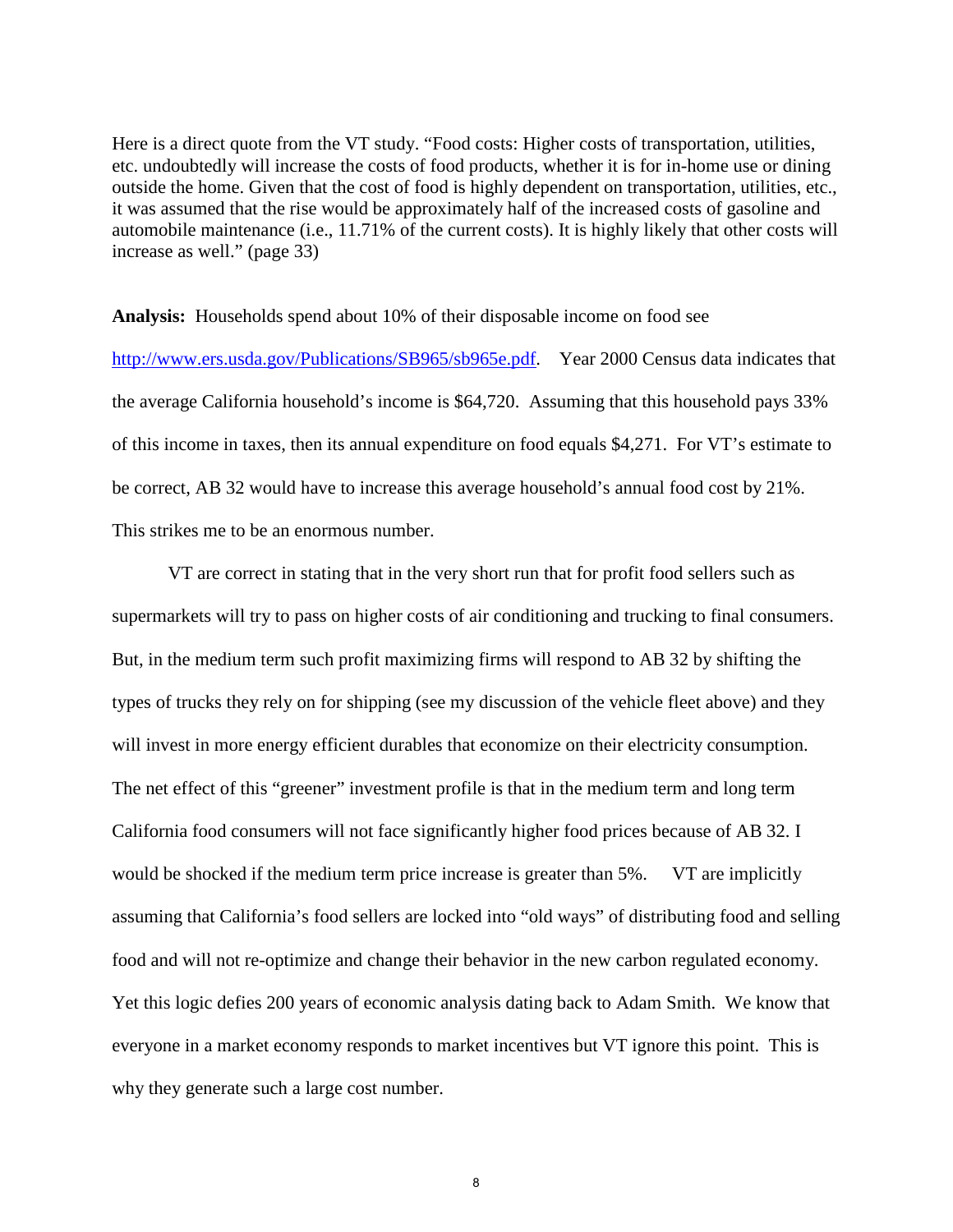### **Opportunities for Small Businesses Caused by AB 32**

 Predicting the future is certainly challenging but California's willingness to commit itself to reduce its greenhouse gas emissions signals a growing market for many small businesses. AB 32's innovation incentives will create many new opportunities for firms that exist today and will be born in the near future. VT openly acknowledges that their report solely focuses on the costs imposed by AB 32 but small businesses would be wise to also consider the benefits that this regulation will offer.

 President Obama's vision of new "green jobs" will become a reality in California as new firms will form for creating inputs in renewable power generation, and manning construction sites for retrofitting existing commercial buildings. This is just the tip of the iceberg. With the rise of "smart grid" home energy meters, households and firms will be actively monitoring their energy consumption and will be quick to call in "weatherizers" and energy consultants to help them minimize their energy inefficiency. This new demand creates jobs that have valued added for workers and for decarbonizing our economy. Many of the small businesses that will thrive in the post AB 32 economy have not been born yet. There is a fundamental asymmetry here. There are existing firms who have made costly investments in energy intensive durables. In a carbon constrained economy, such firms will regret these investments.

### **The Bottom Line**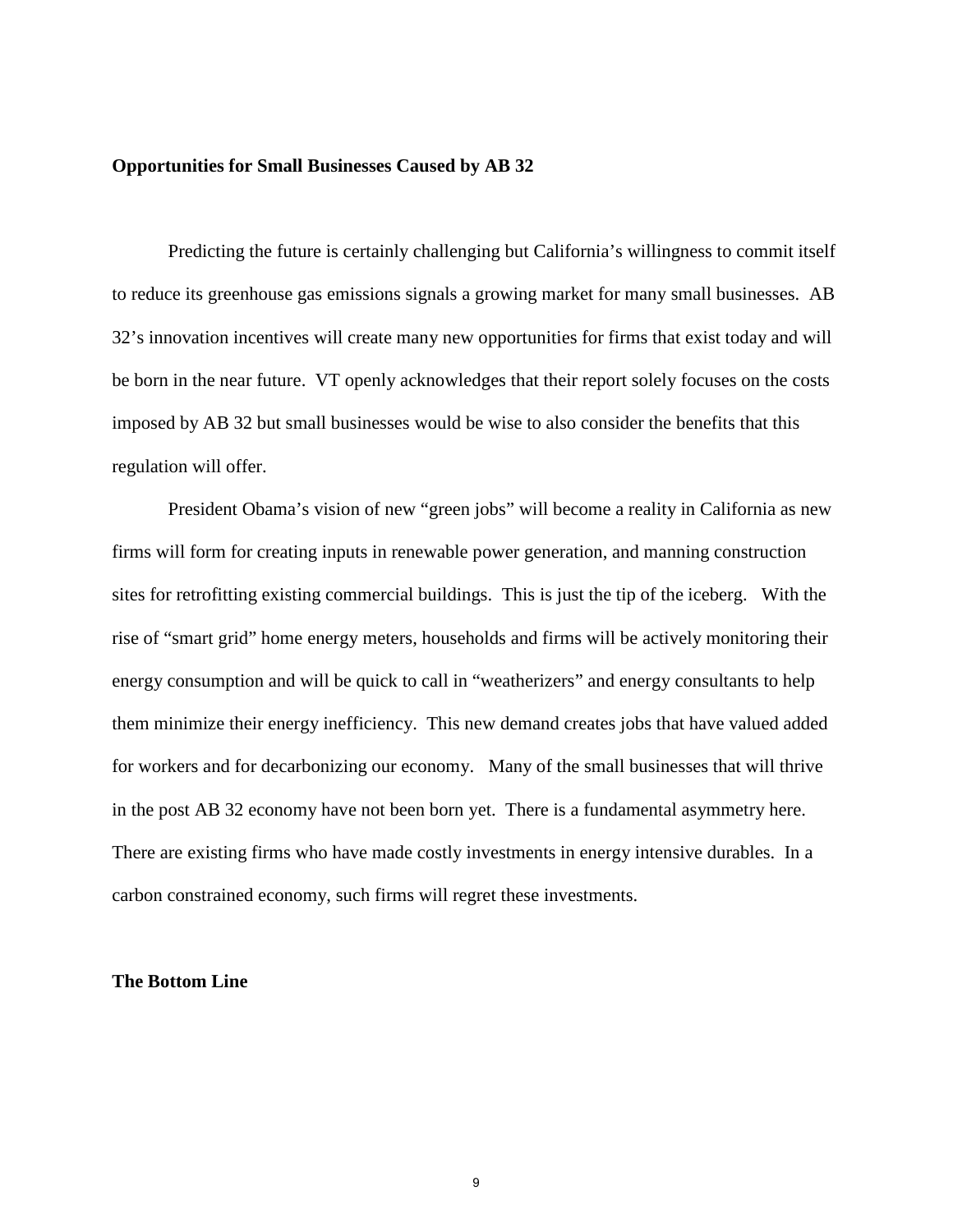The VT study asks an excellent question; "How Will Small Businesses be Affected by AB 32?" To answer this question, they attempt to quantify how the average California household will be affected. If households face a high regulatory tax due to AB32 then they will have less disposable income to purchase the products from small businesses. VT conclude that AB 32 will make each household's real purchasing power decline by \$3,857 per year. In this review, I have highlighted the flaws in their logic. I would not be surprised if the true household annual cost is closer to \$300.

 Beyond over-stating the annual cost of regulatory compliance, the VT study ignores the salient fact that any expenditures that California households make to comply with new AB 32 regulation will create new opportunities for California businesses. When my family pays for a weatherizing team to improve my home's energy efficiency, the money I pay this team is used by the workers on that team to pay for goods and services they want to consume. Small businesses will provide many of these services and the owners of these firms will profit from this "greening" of the California economy. VT ignores this fact and appears to implicitly assume that each household takes \$3,857 each and throws this amount of money into the Pacific Ocean but this defies the basic logic of how a free market operates.

 mentioning. If California unilaterally enacts AB 32 **and** the rest of the nation enacts no carbon mitigation regulation, then it is possible that California could lose manufacturing jobs as they migrate to other states featuring laxer carbon regulation. This is called the "leakage effect". This effect would be most likely to take place for energy intensive industries especially if AB 32 causes a significant increase in electricity prices. While this theoretical concern is correct, there are two pieces of good news here. First, in June 2009 the U.S House of Representatives voted in One legitimate concern about how AB 32 will affect California's small businesses merits

10